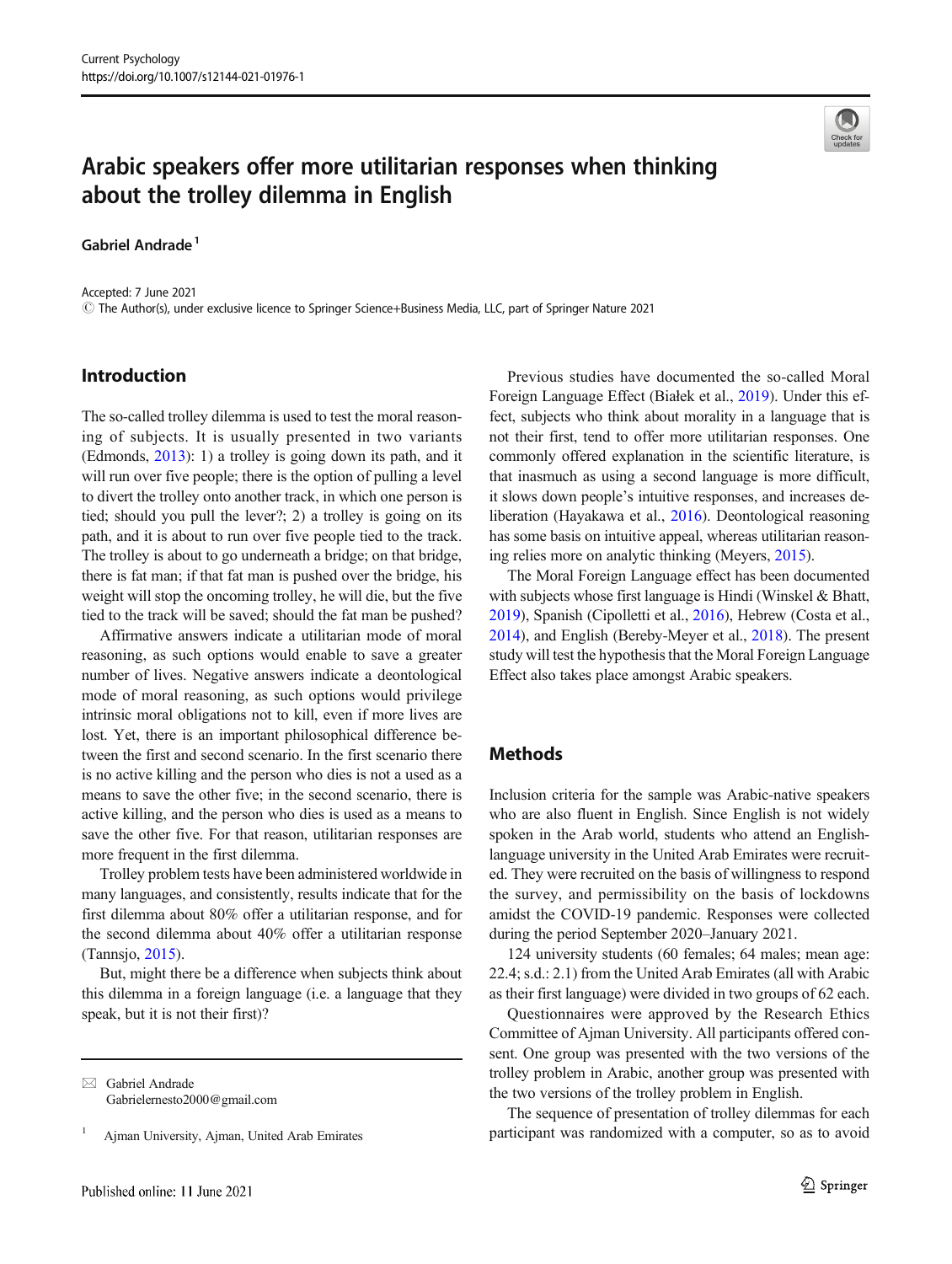<span id="page-1-0"></span>any possible interference of repeated measurement on the outcome of responses.

Responses to the first dilemma from both groups were compared, applying a Chi-Square analysis, with significance set at the 0.05 level. Responses to the second dilemma from both groups were compared, applying a Chi-Square analysis, with significance set at the 0.05 level.

#### Results

The results of responses for the first trolley dilemma, along with Chi Square calculation, are presented in Table 1. The results for the second trolley dilemma, along with Chi Square calculation, are presented in Table 2.

For the first trolley dilemma (pulling the lever to divert the trolley), the group responding in Arabic had the following results: 48 (77%) responded they would pull the lever to divert the trolley, whereas 14 (23%) responded they would not pull the lever to divert the trolley. The group responding in English had the following results: 50 (81%) responded they would pull the lever to divert the trolley, whereas 12 (19%) responded they would not pull the lever to divert the trolley.

The Chi-square value for comparing both groups' responses to the first dilemma, is 0.1947. The  $p$  value comes out as being 0.65904. Placing the significance level at 0.05, this result indicates that the differences between responses in Arabic and English to the first trolley dilemma, are not statistically significant.

For the second trolley dilemma (pushing a fat man from the bridge in order to stop the trolley), the group responding in Arabic had the following results: 25 (40%) responded they would push the fat man to stop the the trolley, whereas 37 (60%) responded they would not push the fat man to stop the trolley. The group responding in English had the following results: 40 (65%) responded they would push the fat man to stop the trolley, whereas 22 (35%) responded they would not push the fat man to stop the trolley.

The Chi-square value for comparing both groups' responses to the second dilemma, is  $7.27$  The  $p$  value comes out as being 0.006992. Placing the significance level at 0.05, this result indicates that the differences between responses in Arabic and English to the second trolley dilemma, are statistically significant.

Table 2 Responses to the second dilemma (pushing the fat man)

|         | Utilitarian | Deontological |
|---------|-------------|---------------|
| Arabic  | 25          | 37            |
| English | 40          | 22            |

Chi square, at alpha  $0.05$ : 7.27;  $p$  value: 0.006992

## **Discussion**

When Arab students respond in their first language (Arabic), results are similar to other responses throughout the world. For the first dilemma, there is no statistically significant difference between thinking about the dilemma in Arabic, and thinking about the dilemma in English.

However, for the second dilemma, there is a statistically significant difference between thinking about the dilemma in Arabic, and thinking about the dilemma in English. Responses in English to the second dilemma are considerably more utilitarian than in Arabic. Therefore, amongst Arab students, the Moral Foreign Language Effect only occurs with the second trolley dilemma.

Interestingly, similar results have been reported in experiments with other languages. For example, Brouwer [\(2019](#page-2-0)) found that the Moral Foreign Language Effect holds for speakers of Dutch in the second trolley dilemma, but not in the first trolley dilemma.

This may be explained by the fact that, in the second trolley dilemma (unlike the first trolley dilemma), the moral stakes are higher, as it involves actively killing a person, and using that person as a means to save five. Inasmuch as this dilemma gives greater moral pause than the first one, the influence of moral analytic thinking is more pronounced, and consequently, thinking in a foreign language induces more utilitarian responses only in cases that require more deliberation.

This implies that, for the first dilemma, thinking about morality in a foreign language does not induce more utilitarian responses. But, for the second dilemma, thinking about morality in a foreign language does induce more utilitarian responses.

Data Availability The datasets generated during and/or analysed during the current study are available from the corresponding author on reasonable request.

Bereby-Meyer, Y., Hayakawa, S., Shalvi, S., Corey, J. D., Costa, A., & Keysar, B. (2018). Honesty speaks a second language. Topics in

#### **Declarations**

References

cognitive science, 12(2).

Conflict of Interest The author declares no conflict of interest.

| <b>Table 1</b> Responses to<br>the first dilemma (pulling) |         | Utilitarian | Deontological |
|------------------------------------------------------------|---------|-------------|---------------|
| the lever)                                                 | Arabic  | 48          | 14            |
|                                                            | English | 50          |               |